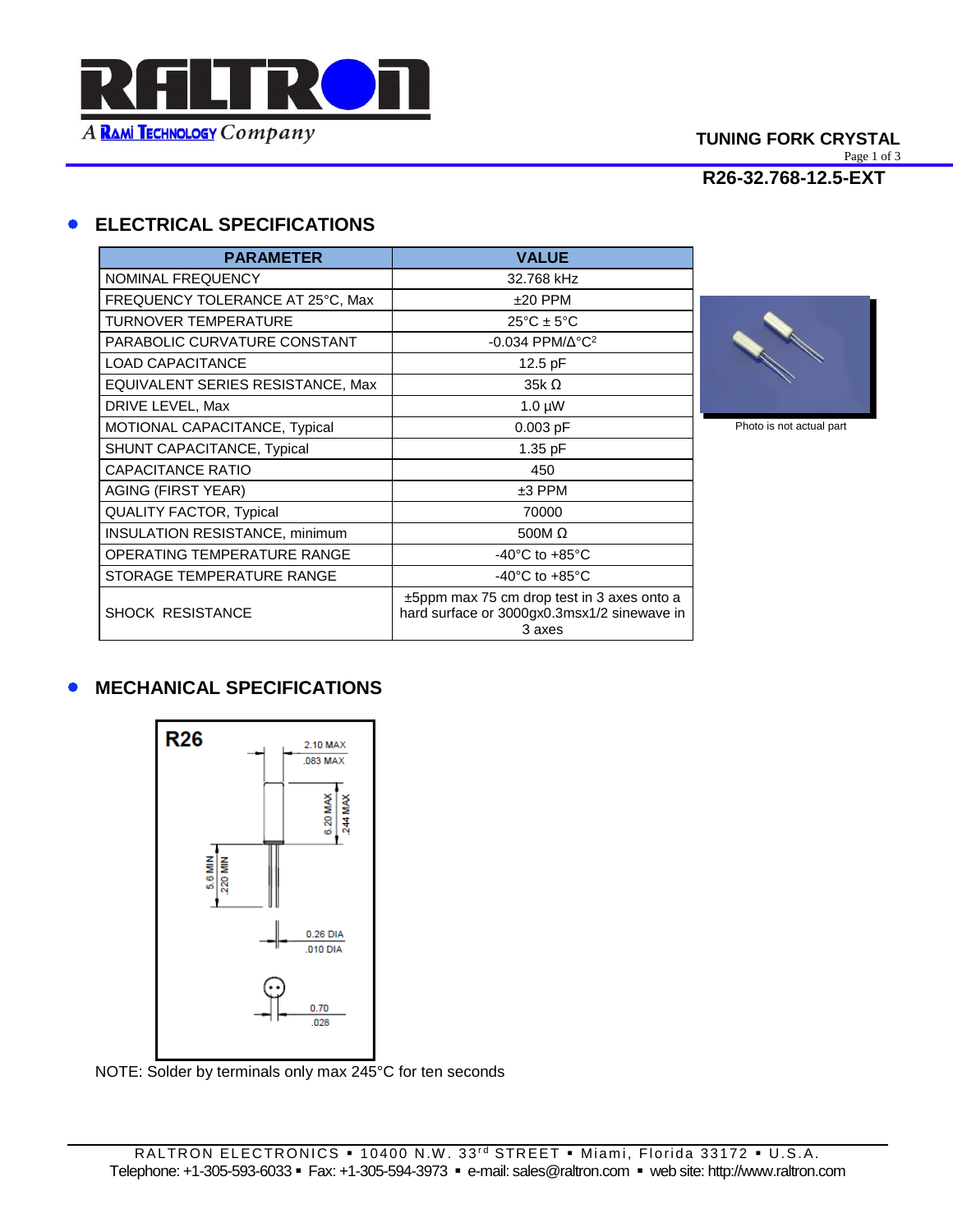

# **• REFLOW PROFILE**



| <b>Reflow profile</b>               |                   |                      |
|-------------------------------------|-------------------|----------------------|
| <b>Temperature Min Preheat</b>      | Tsmin             | $150^{\circ}$ C      |
| <b>Temperature Max Preheat</b>      | Tsmax             | $200^{\circ}$ C      |
| Time $(T_{SMIN}$ to $T_{SMAX}$ )    | ts                | 60-180 sec.          |
| Temperature                         |                   | $217^{\circ}$ C      |
| Peak Temperature                    | Tр                | $245^{\circ}$ C      |
| Ramp-up rate                        | $R_{UP}$          | $3^{\circ}$ C/s max. |
| Ramp-down rate                      | R <sub>DOWN</sub> | $6^{\circ}$ C/s max. |
| Time within 5°C of Peak Temperature | t <sub>P</sub>    | 10 <sub>s</sub>      |
| Time t[25°C] to Peak Temperature    | t[25°C] to Peak   | 480 s                |
| Time                                |                   | $60 - 150$ s         |

## **ENVIRONMENTAL**

| <b>PARAMETER</b>                | <b>VALUE</b>                |
|---------------------------------|-----------------------------|
| MOISTURE SENSITIVITY LEVEL      |                             |
| RoHS-2                          | 5/6 COMPLIANT, EXEMPTION 7a |
| <b>REACH SVHC</b>               | <b>COMPLIANT</b>            |
| HALOGEN-FREE                    | <b>COMPLIANT</b>            |
| <b>ESD CLASSIFICATION LEVEL</b> | N/A                         |
| <b>TERMINATION FINISH</b>       | Sn                          |